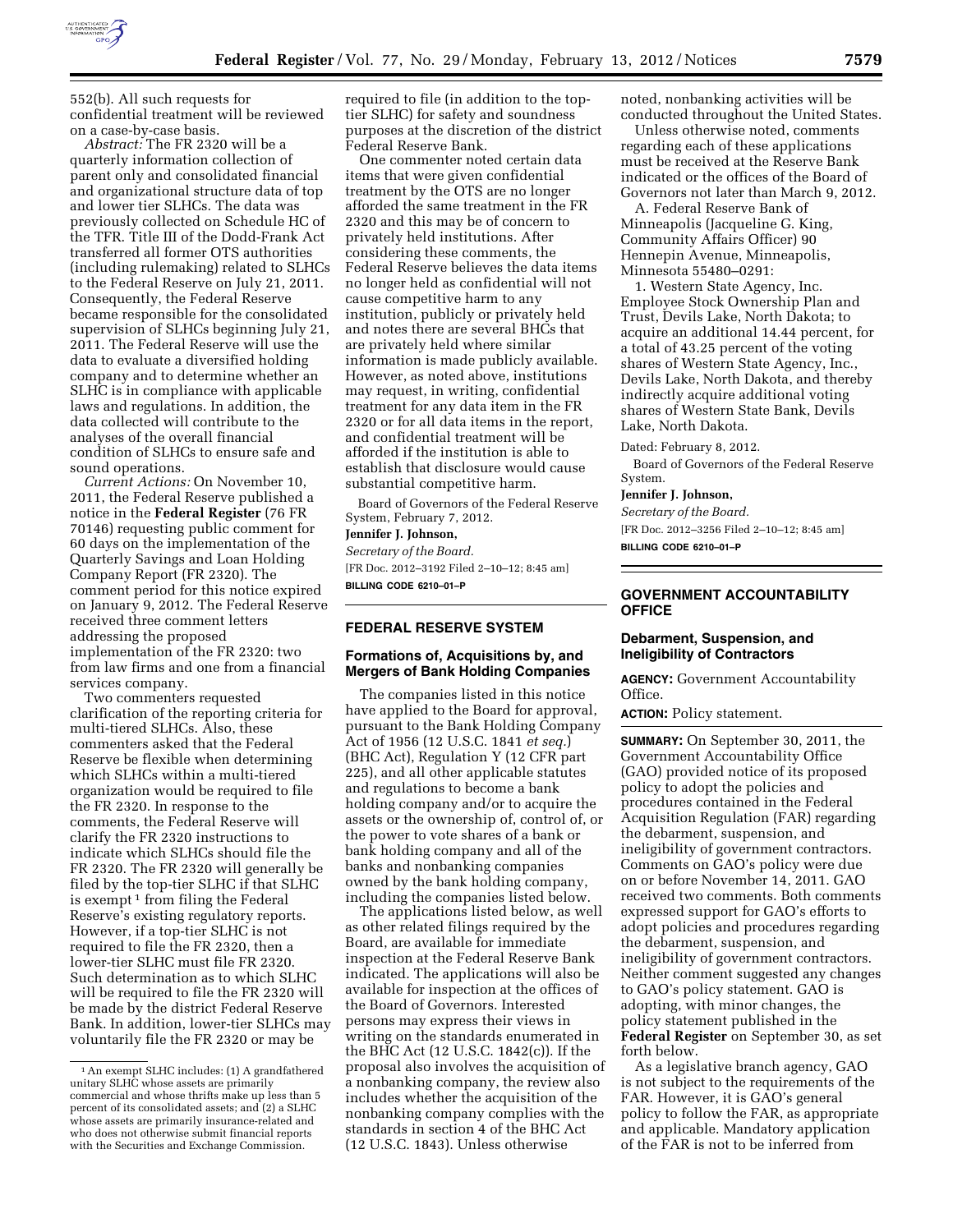GAO's adoption of this policy. Further, GAO's procurement rules are not contained in the Code of Federal Regulations, but instead are contained in an internal GAO document referred to as ''Government Accountability Office Procurement Guidelines'' (hereinafter, GAO's Procurement Order). As such, GAO's policy regarding debarment and suspension will be added as a chapter to GAO's Procurement Order.

**DATES:** This policy is effective February 13, 2012.

**ADDRESSES:** Questions concerning this policy can be addressed to Government Accountability Office, Office of the General Counsel, Attn: Legal Services, Room 7838, 441 G Street NW., Washington, DC 20548.

**FOR FURTHER INFORMATION CONTACT:** John A. Bielec, Assistant General Counsel, 202–512–2846 or email, *[bielecj@gao.gov.](mailto:bielecj@gao.gov)* 

**SUPPLEMENTARY INFORMATION:** Under GAO's policy, GAO will follow FAR Subpart 9.4. GAO's Procurement Order, GAO Order 0625.1, states that it is GAO's policy to follow the FAR and GAO has long-maintained procedures, consistent with FAR Subpart 9.4, that ensure that it contracts only with those entities and individuals (hereinafter, contractors) who are responsible. However, GAO's Procurement Order does not explicitly reference the debarment and suspension procedures contained in FAR Subpart 9.4. To make clear that FAR Subpart 9.4 applies, GAO will amend its Procurement Order to formally and explicitly adopt FAR Subpart 9.4.

Except as provided in FAR Subpart 9.4, GAO will not solicit offers from, award contracts to, or consent to subcontracts with, contractors who are listed on the Excluded Parties List System (EPLS), which is maintained by the General Services Administration. Further, if GAO debars, proposes for debarment, or suspends a contractor, GAO will, consistent with FAR Subpart 9.4, list that contractor in the EPLS. Given that GAO is a legislative branch agency, the listing of a contractor in the EPLS by GAO will have mandatory effect only as to GAO. Consistent with FAR 9.405–1, GAO may continue an existing contract with a contractor who is later debarred, proposed for debarment, or suspended.

Consistent with the definitions of ''debarring official'' and ''suspending official'' contained at FAR 9.403, the Comptroller General, as the head of GAO, will serve as the debarring official and suspending official (hereinafter, debarment/suspension official). The

Comptroller General may designate another GAO official to serve as the debarment/suspension official. The Comptroller General will also be responsible for deciding whether to solicit offers from, award contracts to, or consent to subcontracts with contractors who have been debarred, suspended, or proposed for debarment, and whether to terminate a current contract or subcontract in existence at the time the contractor was debarred, suspended, or proposed for debarment.

GAO's Acquisition Management office (AM), which is responsible for the majority of GAO's contracting activities, will be the GAO unit with primary responsibility for investigating and referring potential debarment and suspension actions to the debarment/ suspension official for his or her consideration. GAO's procurement activities are largely centralized in AM, which is staffed by contracting officers and other acquisition professionals. As such, AM staff has the required technical knowledge to handle debarment and suspension referrals and is in the best position to learn of matters that may warrant debarment and/or suspension. Moreover, AM is the first point of contact for Contracting Officers' Representatives, who have direct knowledge of any problems with contractor performance. Thus, individuals—including GAO employees and members of the public—who believe that there may be grounds to debar or suspend a contractor should contact AM and provide them with all relevant information. Whenever AM learns of information that indicates there may be grounds for debarring or suspending a contractor, AM will gather appropriate information and refer the matter to the debarment/suspension official. All such referrals will include a recommendation by the Director of AM as to a proposed course of action. Likewise, AM will have responsibility for recommending to the Comptroller General whether or not to continue current contracts with, solicit offers from, award contracts to, or consent to subcontracts with a contractor who is debarred, suspended, or proposed for debarment.

Given its central role in GAO's procurement process, AM, in consultation with GAO's Office of General Counsel, will also be responsible for establishing written procedures that address the key aspects of GAO's debarment/suspension program.

Accordingly, the Government Accountability Office has adopted the following policy and will incorporate it into GAO's Procurement Order:

GAO will follow the policies and procedures contained at FAR Subpart 9.4—Debarment, Suspension, and Ineligibility. GAO will not solicit offers from, award contracts to, or consent to subcontracts with contractors who are listed on the Excluded Parties List System (EPLS), except as otherwise provided for in FAR Subpart 9.4. GAO will report to the EPLS any contractor GAO debars, suspends, or proposes for debarment. Such action will have mandatory application only to GAO. Notwithstanding the debarment, suspension, or proposed debarment of a contractor, GAO may continue contracts or subcontracts in existence at the time the contractor was debarred, suspended, or proposed for debarment, unless the Comptroller General (CG) directs otherwise.

The CG or a designee will serve as the debarring official and suspending official (debarment/suspension official). The CG will also decide whether to solicit offers from, award contracts to, or consent to subcontracts with contractors who have been debarred, suspended, or proposed for debarment and whether to terminate a current contract or subcontract in existence at the time the contractor was debarred, suspended, or proposed for debarment.

Acquisition Management (AM) will have primary responsibility for investigating and referring potential debarment/suspension actions to the debarment/suspension official for consideration. As such, any person who believes that there may be grounds to debar or suspend a person or entity from contracting with GAO should contact AM and provide them with all relevant information. AM will also have responsibility for recommending to the CG whether or not to continue current contracts with, solicit offers from, award contracts to, or consent to subcontracts with a contractor who is debarred, suspended, or proposed for debarment.

In consultation with the Office of General Counsel, AM will establish and maintain written procedures for:

(1) The prompt reporting, investigation, and referral to the debarment/suspension official of matters appropriate for that official's consideration. All debarment/ suspension referrals shall include a recommendation by the Director of AM as to a proposed course of action;

(2) The debarment decisionmaking process, which shall afford the contractor (and any specifically named affiliates) an opportunity to submit, in person, in writing, or through a representative, information and argument in opposition to the proposed debarment;